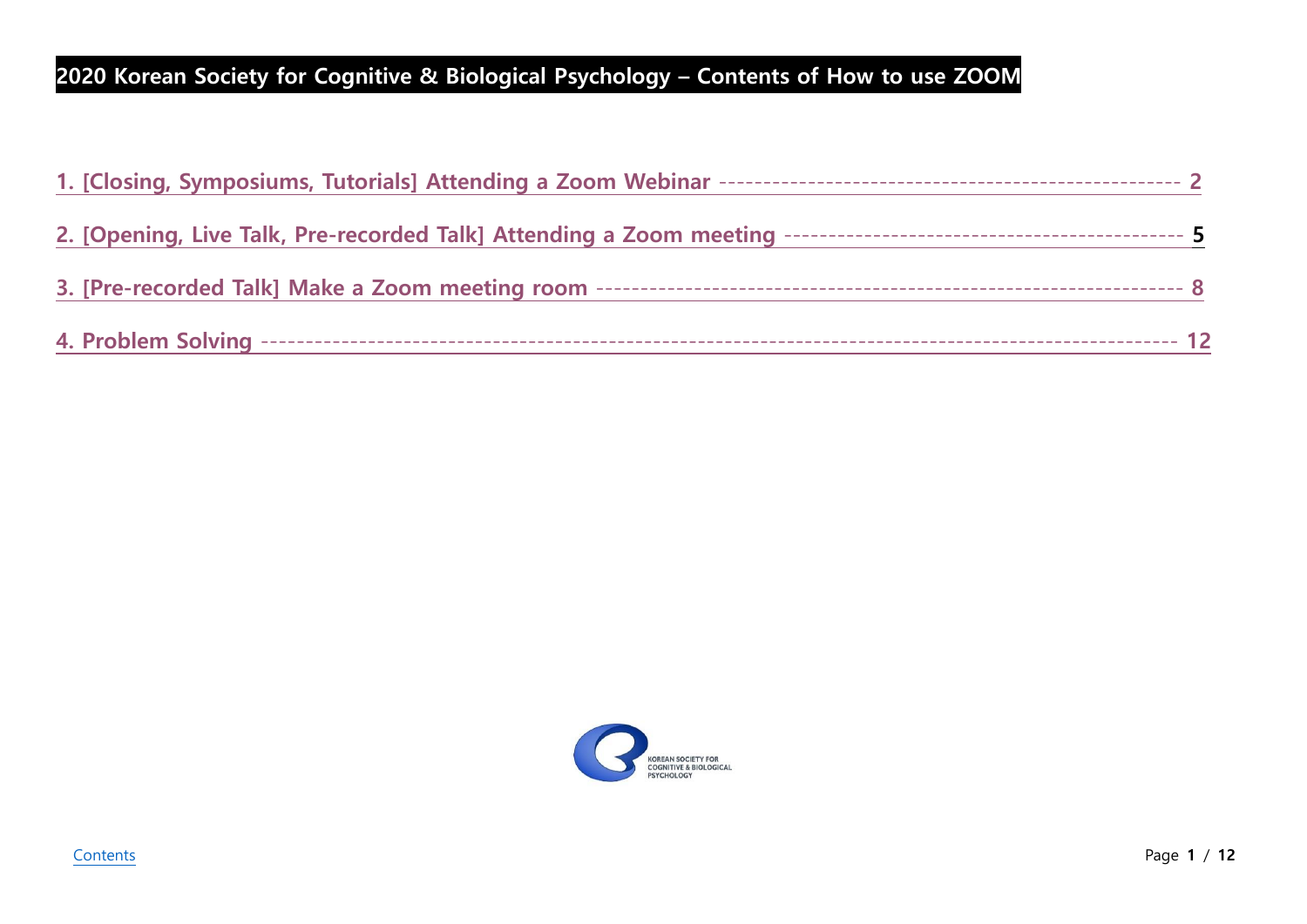# **1. [Closing, Symposiums, Tutorials] Attending a ZOOM webinar**

<span id="page-1-0"></span>

| <b>PC</b>                                                                                        | <b>Android</b>                                          | <b>IOS</b>                                 |
|--------------------------------------------------------------------------------------------------|---------------------------------------------------------|--------------------------------------------|
| https://zoom.us/download                                                                         | Google Playstore > zoom > setup                         | App Store > zoom > setup                   |
| 1.2. Click to link of specific talk session > Execute automatedly                                |                                                         |                                            |
| Zoom Webinar                                                                                     | $ \quad$ $\Box$<br>$\mathsf{X}$<br>[] Enter Full Screen | [Example of webinar link] << not real link |
| <b><i><u>OREAN SOCIETY FOR</u></i></b><br><b>COGNITIVE &amp; BIOLOGICAL</b><br><b>PSYCHOLOGY</b> | Passcode: cogpsych                                      | https://zoom.us/j/123456789pwd=abcdefghijk |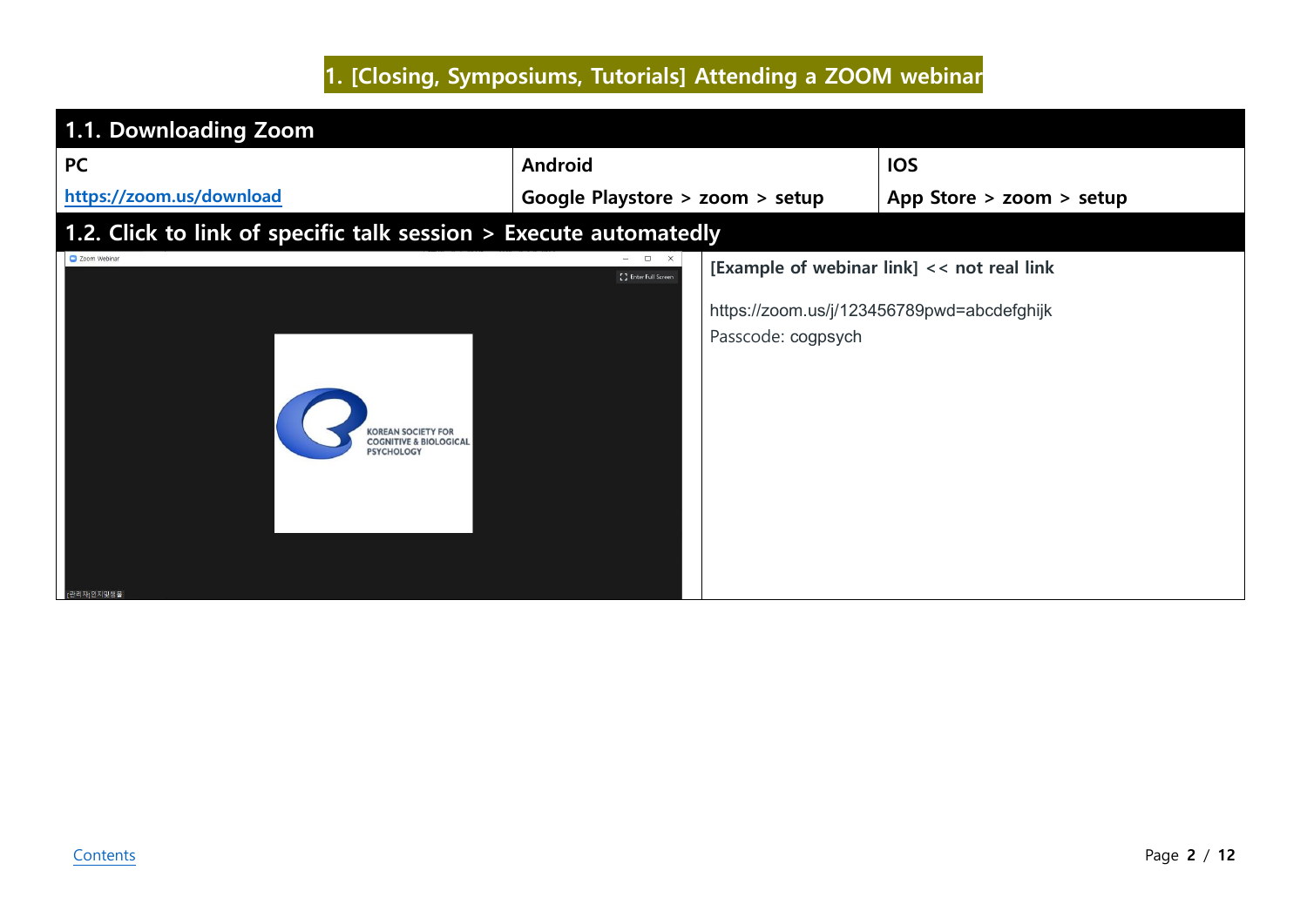## **1.3. ZOOM webinar screen ('Attendee')**

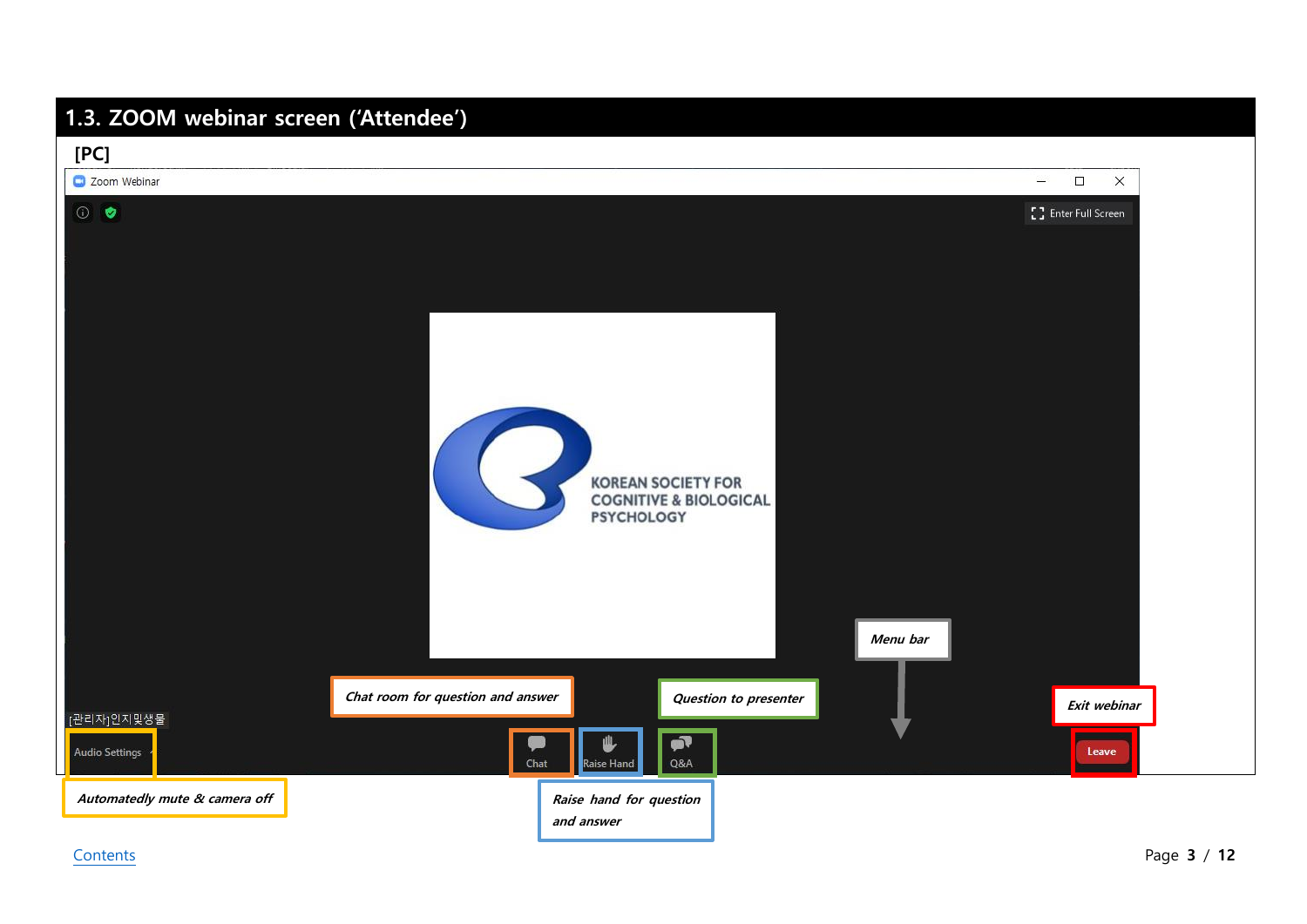| Co Zoom Webinar<br>$\Box$<br>$\times$<br>$\overline{\phantom{m}}$<br>Question and Answer<br>$\Box$<br>$\times$<br>[] Enter Full Screen<br><b>Zoom Webinar Chat</b><br>$\checkmark$<br>Chat room for question and answer<br>Welcome<br>Feel free to ask the host and panelists questions |
|-----------------------------------------------------------------------------------------------------------------------------------------------------------------------------------------------------------------------------------------------------------------------------------------|
|                                                                                                                                                                                                                                                                                         |
|                                                                                                                                                                                                                                                                                         |
|                                                                                                                                                                                                                                                                                         |
|                                                                                                                                                                                                                                                                                         |
|                                                                                                                                                                                                                                                                                         |
|                                                                                                                                                                                                                                                                                         |
|                                                                                                                                                                                                                                                                                         |
|                                                                                                                                                                                                                                                                                         |
|                                                                                                                                                                                                                                                                                         |
|                                                                                                                                                                                                                                                                                         |
|                                                                                                                                                                                                                                                                                         |
|                                                                                                                                                                                                                                                                                         |
| Type your question here.<br>Question to presenter                                                                                                                                                                                                                                       |
|                                                                                                                                                                                                                                                                                         |
| $\bigcirc$ Send anonymously<br>Cancel<br>Send<br>To: All panelists $\sim$                                                                                                                                                                                                               |
| Your text can only be seen by pa<br>Enter!                                                                                                                                                                                                                                              |
| [관리자]인지및생물                                                                                                                                                                                                                                                                              |
|                                                                                                                                                                                                                                                                                         |
|                                                                                                                                                                                                                                                                                         |
|                                                                                                                                                                                                                                                                                         |
|                                                                                                                                                                                                                                                                                         |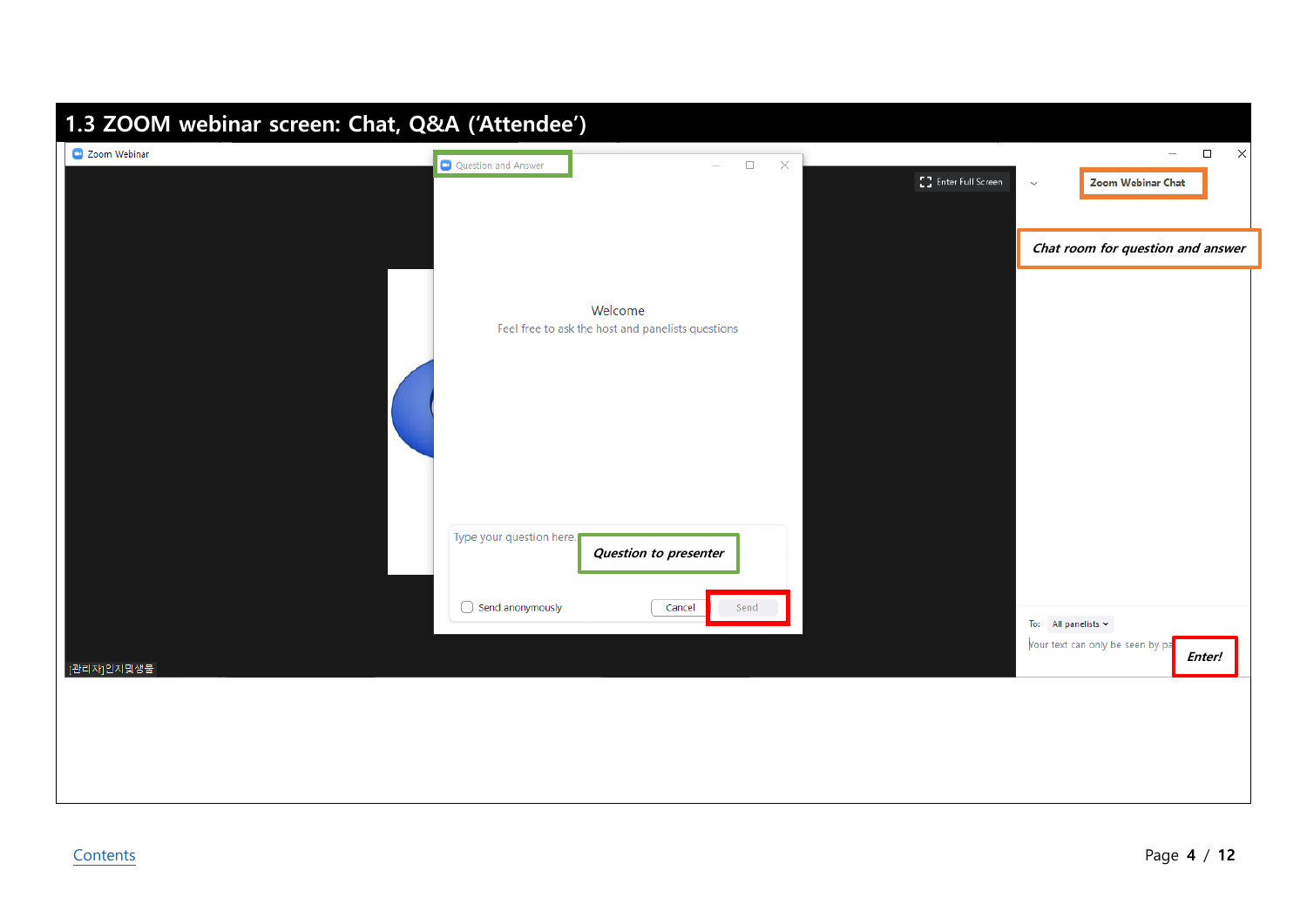## <span id="page-4-0"></span>**2. [Opening, Live Talk, Pre-recorded Talk] Attending a Zoom meeting**

| 2.1. Downloading Zoom                                                                                                                                                                                                 |                                                                                                                                      |                                                                                                                                                      |
|-----------------------------------------------------------------------------------------------------------------------------------------------------------------------------------------------------------------------|--------------------------------------------------------------------------------------------------------------------------------------|------------------------------------------------------------------------------------------------------------------------------------------------------|
| <b>PC</b>                                                                                                                                                                                                             | <b>Android</b>                                                                                                                       | <b>IOS</b>                                                                                                                                           |
| https://zoom.us/download                                                                                                                                                                                              | Google Playstore > zoom > setup                                                                                                      | App Store > zoom > setup                                                                                                                             |
| 2.2. Click to link of specific talk session > Execute automatedly                                                                                                                                                     |                                                                                                                                      |                                                                                                                                                      |
| C Zoom<br>$\qquad \qquad \Box$<br>$\odot$<br>$\circ$<br>A<br>Chat<br>Home<br>Meetings<br>Contacts<br>$\Box$ Zoom<br>$\frac{2}{2}$<br>$\mathbf{r}$<br>연결 중<br>New Meeting<br><b>i</b> ig<br>Schedule<br>Share screen v | $\Box$<br>$\times$<br>$\sigma$ <sup>o</sup><br>Q Search<br>×<br>۰<br>Join Zoom Meeting<br>Meeting ID: 012 3456 7890<br>Passcode: cog | [Example of meeting link] << not real link<br>Topic: [관리자]인지및생물's Zoom Meeting<br>Time: Aug 20, 2020 12:00 PM Seoul<br>https://zoom.us/j/91358759341 |
|                                                                                                                                                                                                                       |                                                                                                                                      |                                                                                                                                                      |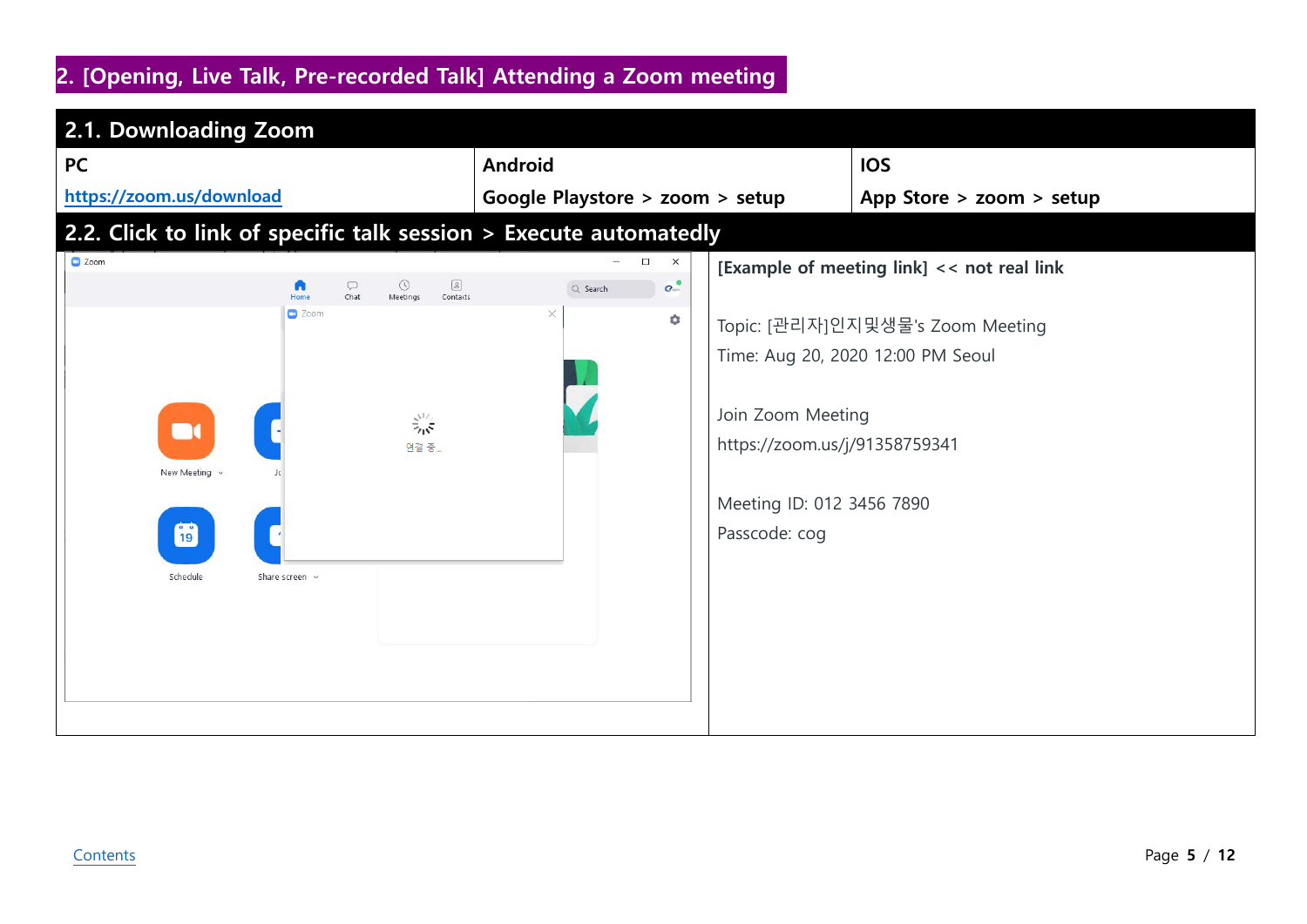### **2.3. ZOOM meeting screen**

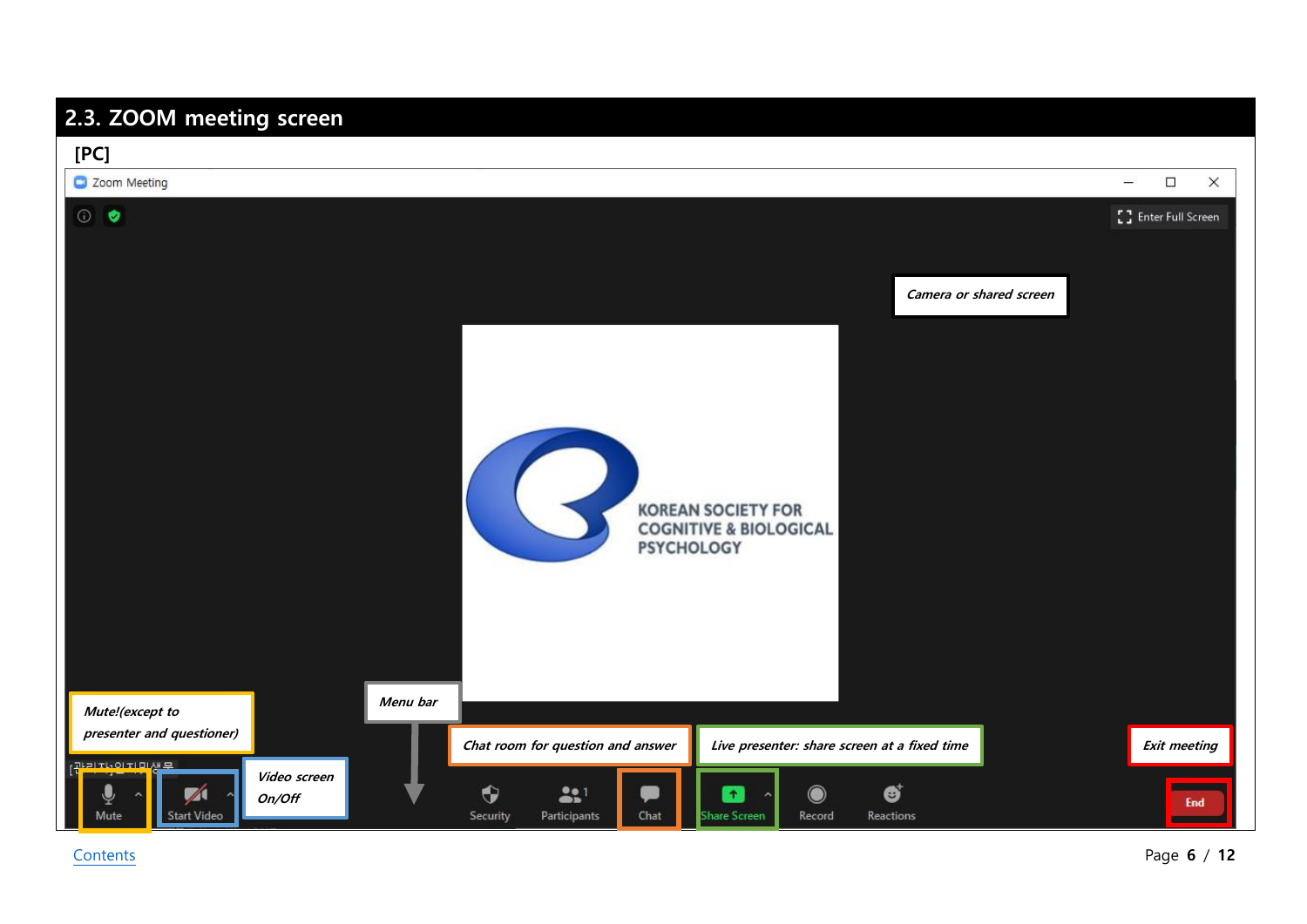#### **2.4. Sharing screen (Live presenter)**  $\bullet$  $\sim$ **Share Screen Click!** Select a window or an application that you want to share  $\times$ **Basic** Advanced Files  $\overline{\phantom{a}}$  $\boldsymbol{G}$  $\overline{\mathbb{L}_\mathbf{A}}$  $\circ$ Screen 1 iPhone/iPad Screen<sub>2</sub> Whiteboard **不通過 战器医医院** İmportas Ükiğe's<br>Rusul **Thursday Select a screen** 인지및생물2020\_ZOOM 이용법 -3. 공지 .M Share computer sound O Optimize Screen Sharing for Video Clip Share **Check if contains computer sound**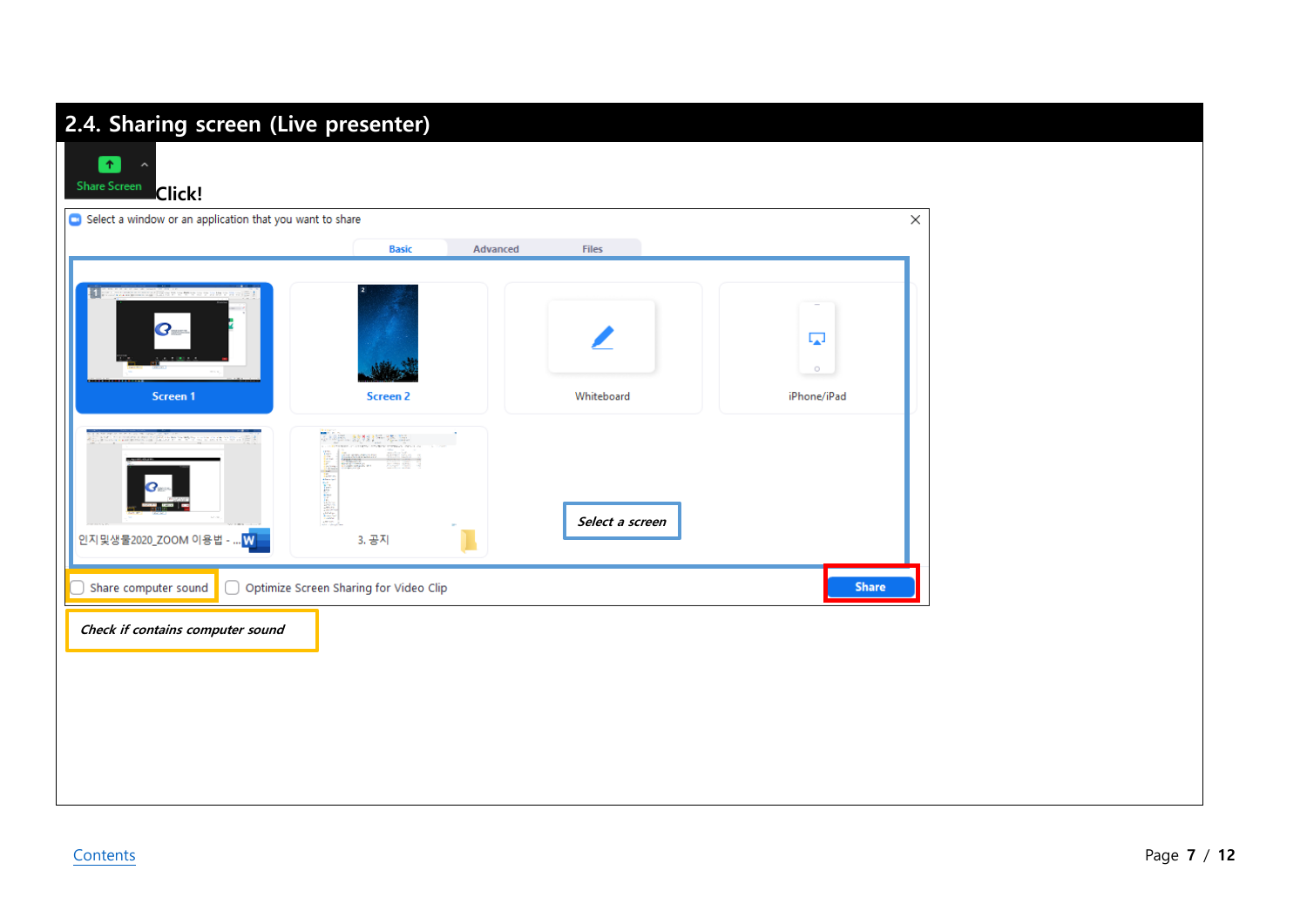#### **3. [Pre-recorded Talk] Make a ZOOM meeting room**

<span id="page-7-0"></span>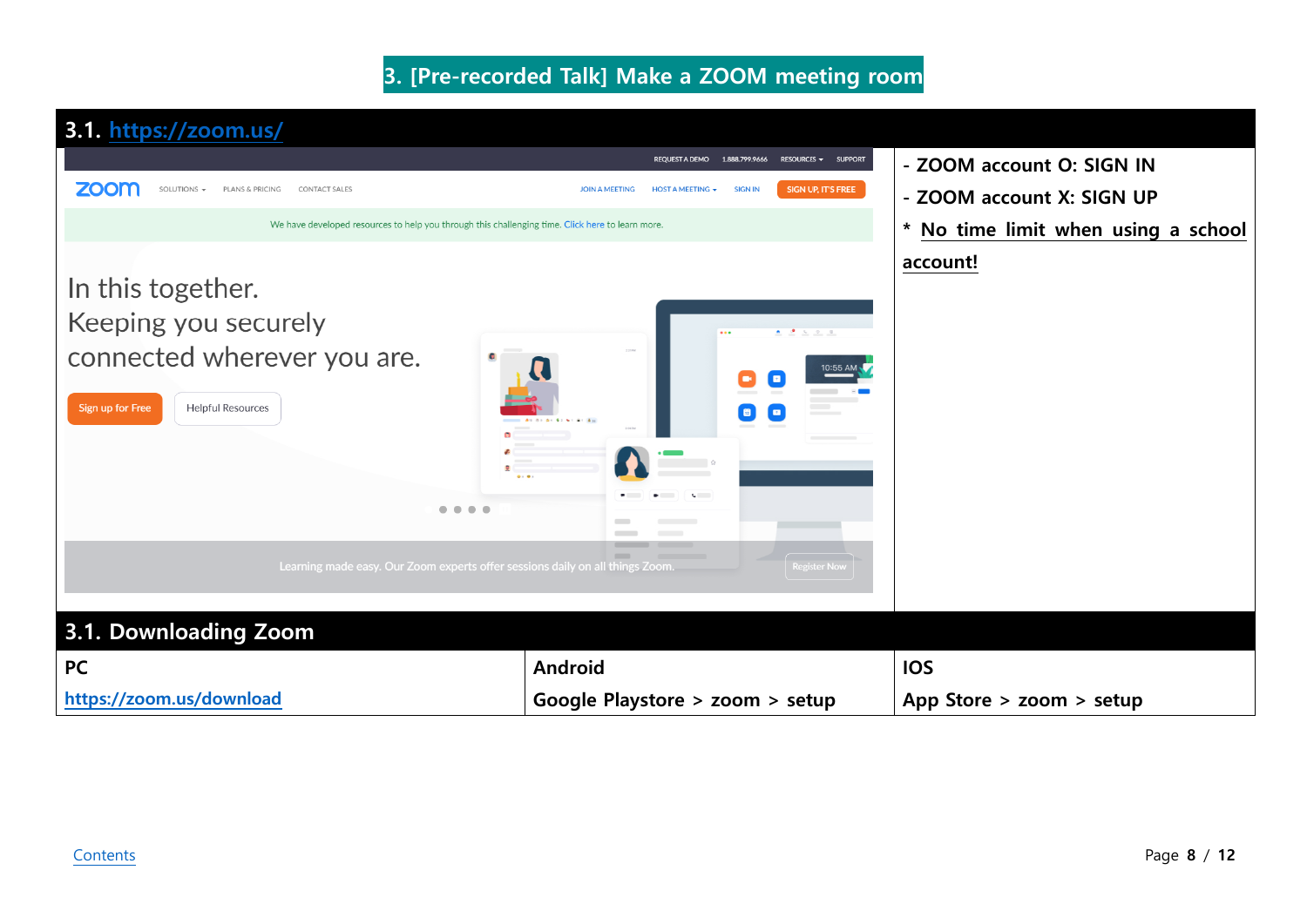|                  | Schedule meeting                                                                                         | $\times$                  | CJ Zoom - Schedule Meeting                                                              |
|------------------|----------------------------------------------------------------------------------------------------------|---------------------------|-----------------------------------------------------------------------------------------|
| fo               | Zoom is temporarily providing unlimited time meeting services for Basic(free) users during the global CO |                           | Your meeting has been scheduled.                                                        |
|                  | <b>Schedule Meeting</b>                                                                                  |                           | Click the button below to copy the invitation to clipboard.                             |
| Schedule         | <b>Topic</b>                                                                                             | Setting time and duration | 지연 정 is inviting you to a scheduled Zoom meeting.                                       |
|                  | 지연 정's Zoom Meeting                                                                                      |                           | Topic: 지연 정's Zoom Meeting                                                              |
| 'Schedule' click | 04:00 오후<br>목 8월 20, 2020<br>Start:<br>$\checkmark$                                                      | $\div$                    | Time: Aug 20, 2020 04:00 PM Seoul                                                       |
|                  | 0 hour<br>30 minutes<br>Duration:<br>$\checkmark$<br>$\checkmark$                                        |                           | Join Zoom Meeting<br>https://zoom.us/j/92570038626?pwd=bzhteW1HdEREZi95bVpZWE9PKzJCZz09 |
|                  | Time Zone: Seoul v<br>Recurring meeting                                                                  |                           | Meeting ID: 925 7003 8626                                                               |
|                  | <b>Meeting ID</b>                                                                                        |                           | Passcode: 6asLff                                                                        |
|                  | Personal Meeting ID 601 277 5849<br>Generate Automatically                                               |                           |                                                                                         |
|                  | Password                                                                                                 |                           |                                                                                         |
|                  | Require meeting password [6asLff]<br>⊙                                                                   |                           |                                                                                         |
|                  | Video                                                                                                    |                           |                                                                                         |
|                  | $Host:$ On $\bigcirc$ Off<br>Participants: 0 On 0 Off                                                    |                           |                                                                                         |
|                  | Calendar                                                                                                 |                           |                                                                                         |
|                  | Google Calendar<br>O Other Calendars<br>O Outlook                                                        |                           | <b>Copy to Clipboard</b><br>Open with default calendar (.ics)                           |
|                  | Advanced ptions .                                                                                        |                           | $\rightarrow$ 'Copy to Clipboard'                                                       |
|                  | <b>Schedule</b>                                                                                          | Cancel                    | Send link to cogbiopsych@gmail.com                                                      |
|                  | Advanced Options ^                                                                                       |                           |                                                                                         |
|                  | Enable Waiting Room                                                                                      |                           |                                                                                         |
|                  | $\blacktriangleright$ Enable join before host                                                            |                           |                                                                                         |
|                  | Mute participants upon entry                                                                             |                           |                                                                                         |
|                  | Automatically record meeting on the local computer                                                       |                           |                                                                                         |
|                  | <b>Schedule</b>                                                                                          | Cancel                    |                                                                                         |
|                  |                                                                                                          |                           |                                                                                         |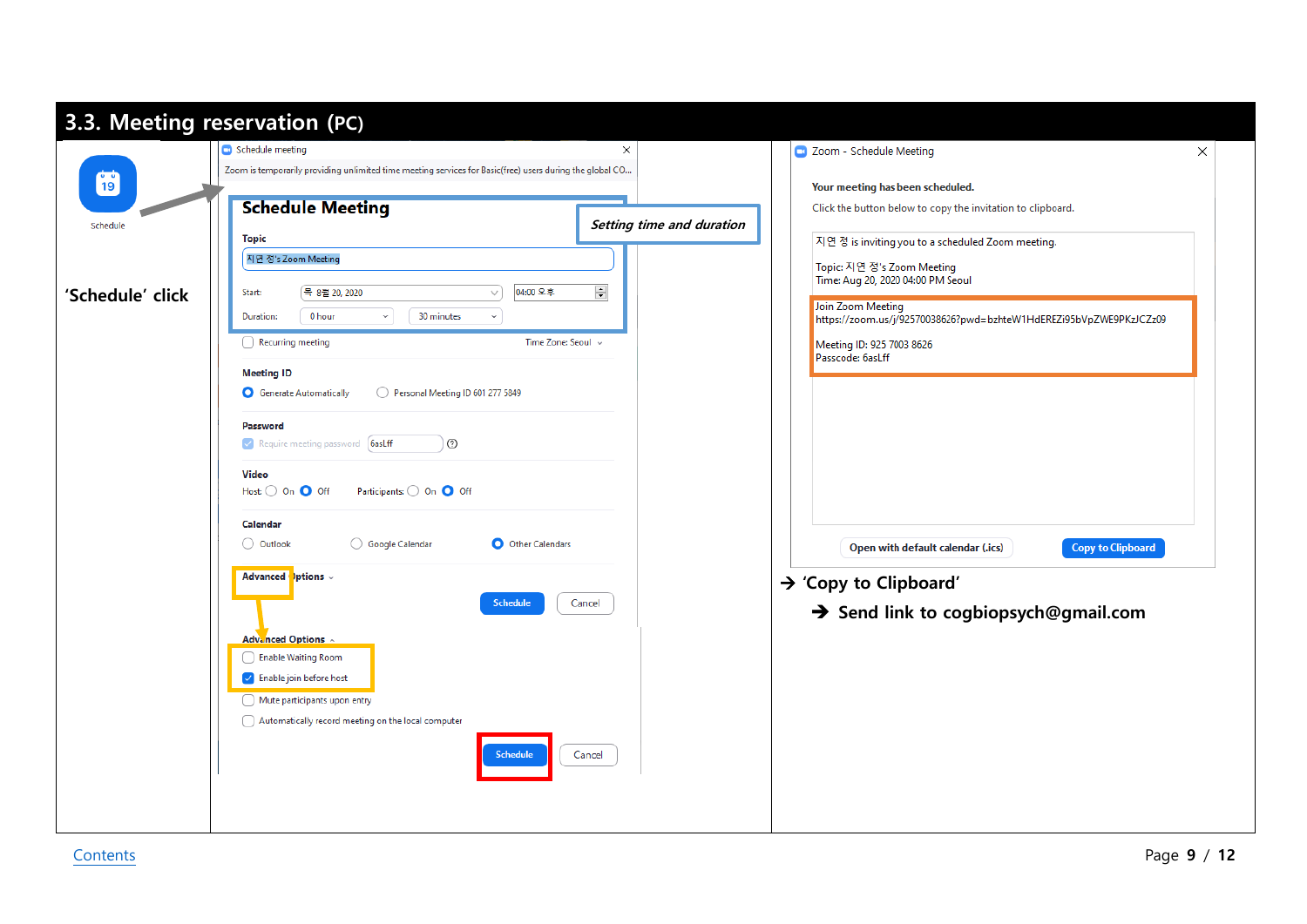| 3.4. To start meeting                                                                                                                                                                                                            | 2.4. Sharing screen (Pre-recorded presenter)                  |                                                           |                 |                              |
|----------------------------------------------------------------------------------------------------------------------------------------------------------------------------------------------------------------------------------|---------------------------------------------------------------|-----------------------------------------------------------|-----------------|------------------------------|
| $ \Box$ $\times$<br>C Zoom<br>$\bigcircled{\scriptstyle\bigcirc}$ Meetings<br>$\heartsuit$<br>$\frac{\textcircled{\tiny{8}}}{\text{Contents}}$<br>n<br>Ø<br>$Q$ , Search<br>Chat<br>۰                                            | $\uparrow$<br><b>Share Screen</b><br><b>Click!</b>            |                                                           |                 |                              |
| 03:17 PM<br>Thursday, August 20, 2020<br>8<br>$\Box$                                                                                                                                                                             | Select a window or an application that you want to share<br>m | <b>Basic</b><br>Advanced                                  | Files           | $\sim$                       |
| New Meeting<br>Join<br>지연 정's Zoom Meeti  start<br>4:00 PM - 4:30 PM<br>Meeting ID: 925 7003 8626<br>H<br>$\bullet$<br>Schedule<br>Share screen v                                                                                | $\boldsymbol{G}$<br>Screen 1                                  | <b>Screen 2</b>                                           | ◢<br>Whiteboard | Ę,<br>$\circ$<br>iPhone/iPad |
|                                                                                                                                                                                                                                  |                                                               | <b>中国 財務所 地</b><br><b>Examples</b><br>jitka<br>the age of |                 | Select a window              |
| or<br>C Zoom<br>$\Box$<br>$\equiv$                                                                                                                                                                                               | 인지및생물2020_ZOOM 이용법 -.<br>.w                                   | 3. 공지                                                     |                 |                              |
| $\circled{2}$<br>Contacts<br>$\bigcap\limits_{\mathsf{Home}}$<br>$\underset{\mathsf{Char}}{\bigcirc}$<br>$\bullet$<br>Meetings<br>$\pi$<br>Q Search<br>$_{\rm C}$<br>$\bigoplus$<br>Recorded<br><mark>디연 정's Zoom Meeting</mark> | Share computer sound                                          | Optimize Screen Sharing for Video Clip                    |                 | <b>Share</b>                 |
| 601 277 5849<br>My Personal Meeting ID (PMI)<br>00 PM - 4:30 PM<br>leeting ID: 925 7003 8626                                                                                                                                     | Check if contains computer sound                              |                                                           |                 |                              |
| Today<br>$\blacktriangleright$ Edit<br>X Delete<br><b>To</b> Copy Invitation<br><b>Start</b><br>지연 정's Zoom Meeting<br>4:00 PM-4:30 PM                                                                                           |                                                               |                                                           |                 |                              |
| Meeting ID: 925 7003 8626                                                                                                                                                                                                        |                                                               |                                                           |                 |                              |
|                                                                                                                                                                                                                                  |                                                               |                                                           |                 |                              |
|                                                                                                                                                                                                                                  |                                                               |                                                           |                 |                              |
|                                                                                                                                                                                                                                  |                                                               |                                                           |                 |                              |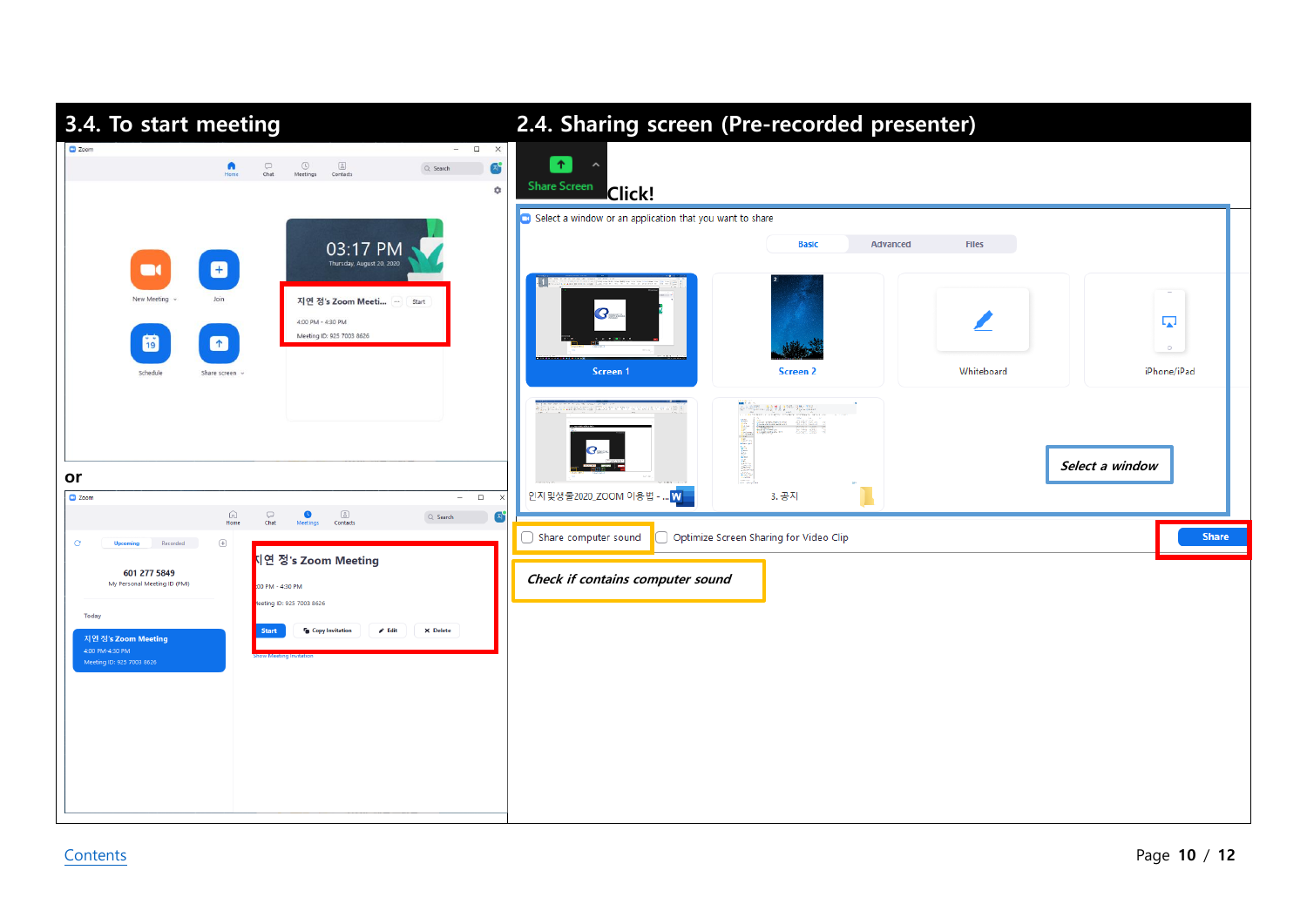